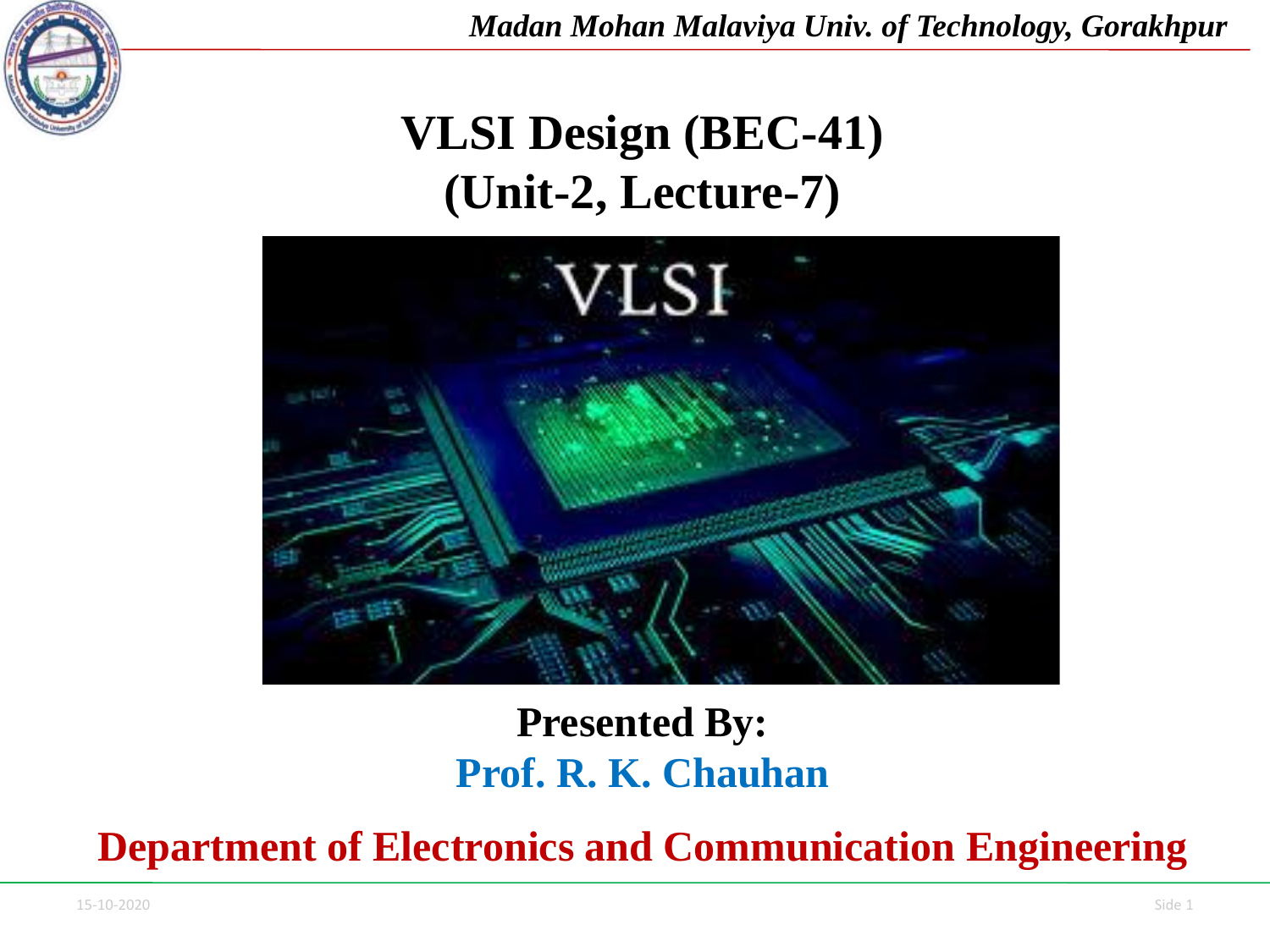



**Fig.** Generic combinational logic circuit (gate).

- Combinational logic circuits, or gates, which perform Boolean operations on multiple input variables and determine the outputs as Boolean functions of the inputs, are the basic building blocks of all digital systems.
- In this chapter, we will examine the static and dynamic characteristics of various combinational MOS logic circuits.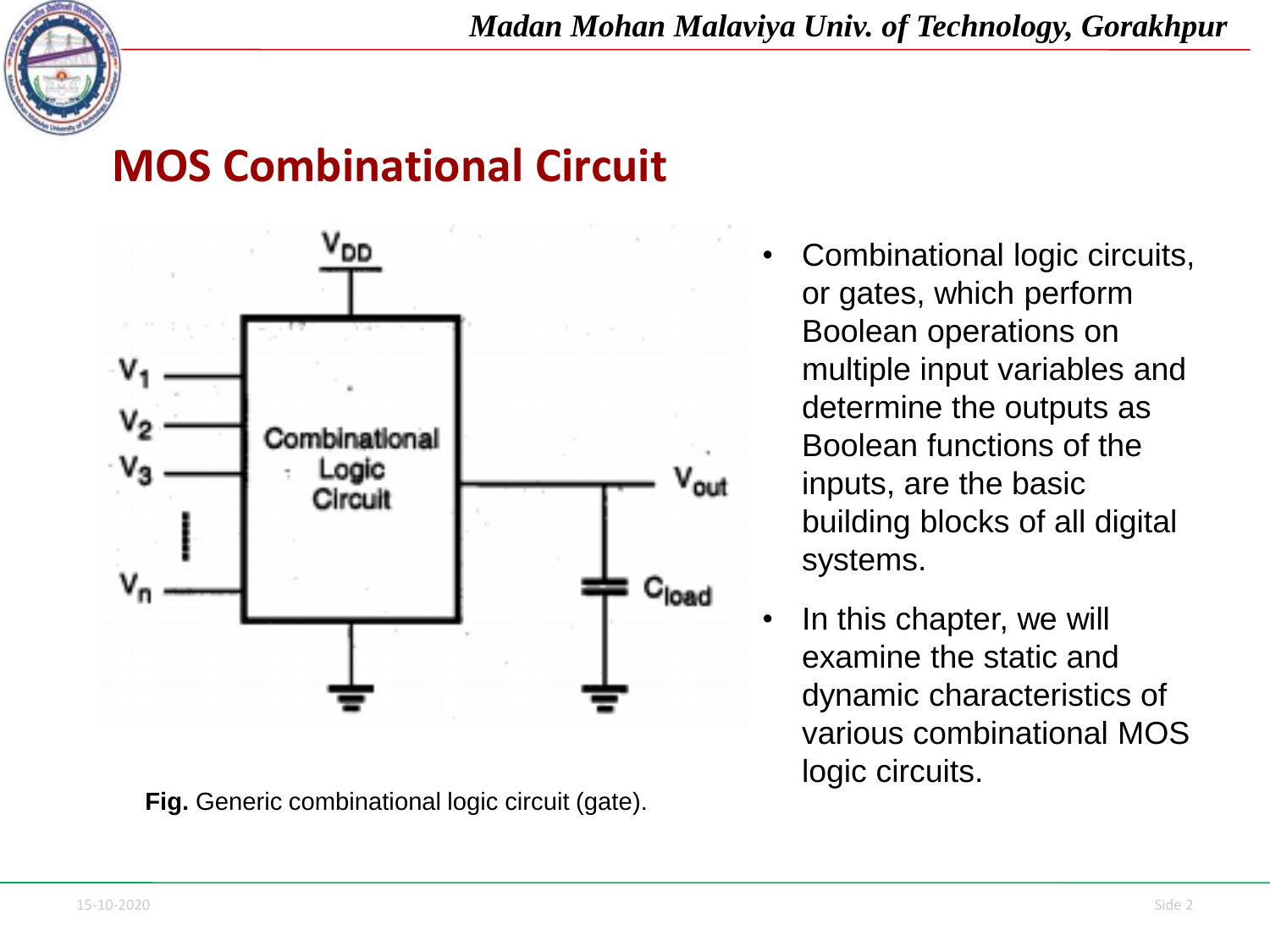

**CMOS NOR2 (Two-Input NOR) Gate** • The output voltage of the



**Fig.** (Two-Input NOR) Gate.

- CMOS NOR gate will attain a logic-low voltage of  $V_{\text{O}}= 0$ and a logic-high voltage of  $V_{OH} = V_{DD}$ .
- For circuit design purposes, the switching threshold voltage Vth of the CMOS gate emerges as an important design criterion.
- We start our analysis of the switching threshold by assuming that both input voltages switch simultaneously, i.e.,  $\mathsf{V}_{\mathsf{A}} \mathsf{=} \mathsf{V}_{\mathsf{B}}$ .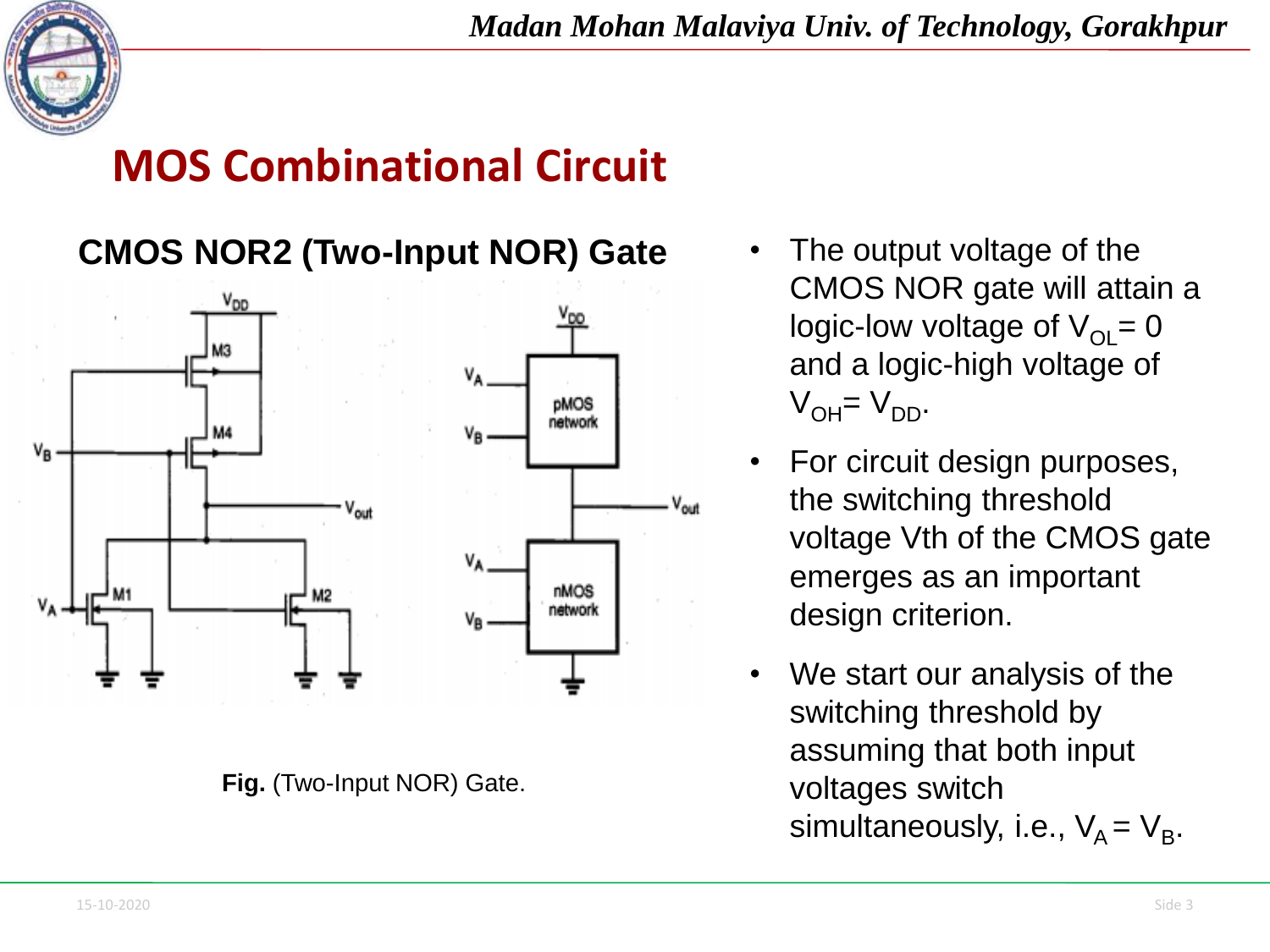

#### **CMOS NOR2 (Two-Input NOR) Gate**

The switching threshold by assuming that both input voltages switch simultaneously, i.e.,  $V_A = V_B$ .

$$
V_{th}(\text{NOR2}) = \frac{V_{T,n} + \sqrt{\frac{k_p}{4k_n}} \left(V_{DD} - \left|V_{T,p}\right|\right)}{1 + \sqrt{\frac{k_p}{4k_n}}}
$$

we can easily derive simple design guidelines for the NOR2 gate. For example, in order to achieve a switching threshold voltage of  $V_{DD}/2$  for simultaneous switching, we have to set  $V_{T,n} = N_{TP}$  and k <sub>p</sub>= 4 k<sub>n</sub>.

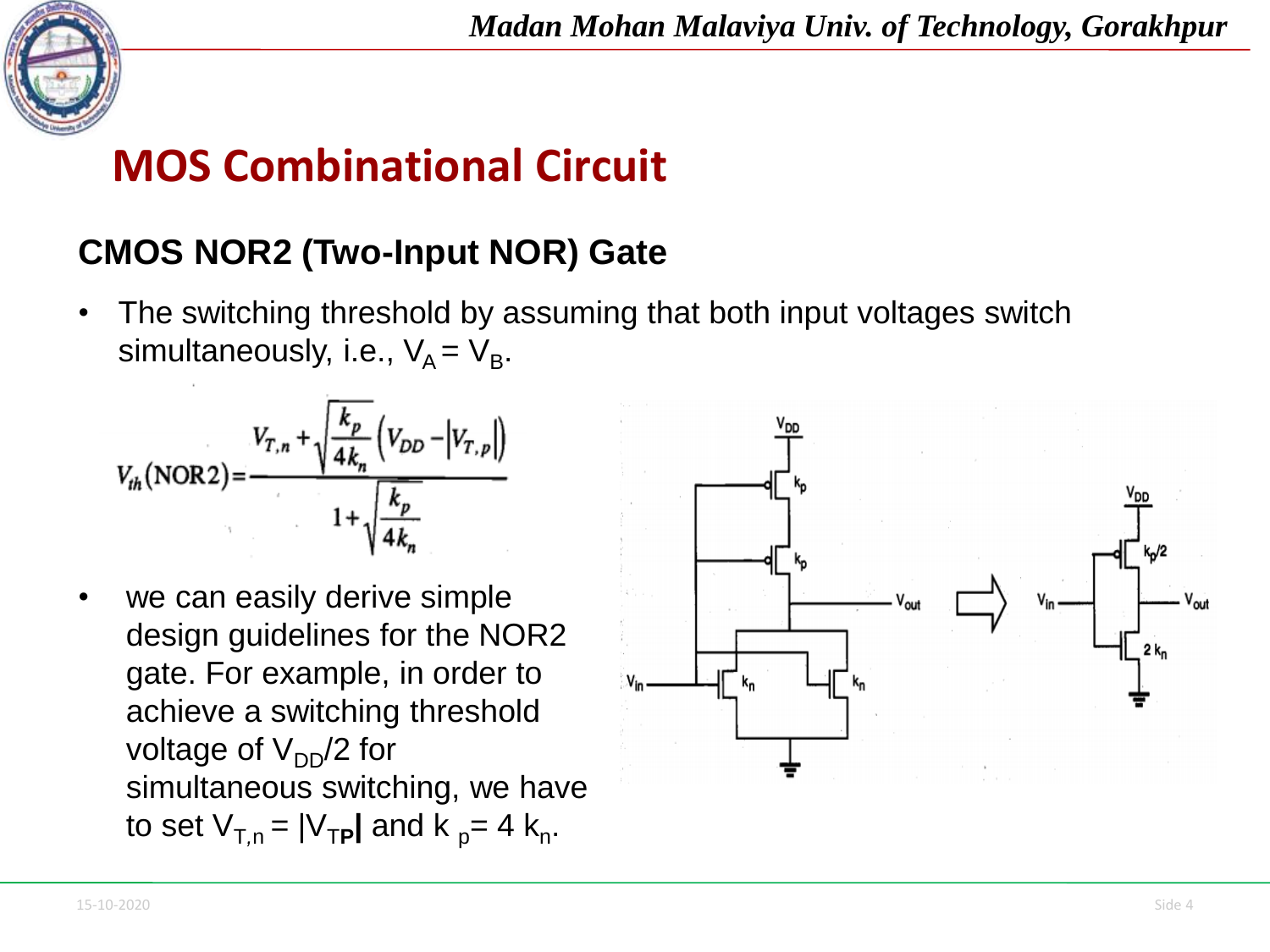

#### **CMOS NOR2 (Two-Input NOR) Gate**

- The CMOS NOR2 gate with the parasitic device capacitances, the inverter equivalent, and the corresponding lumped output load capacitance.
- In the worst case, the total lumped load capacitance is assumed to be equal to the sum of all internal parasitic device capacitances seen in Figure.

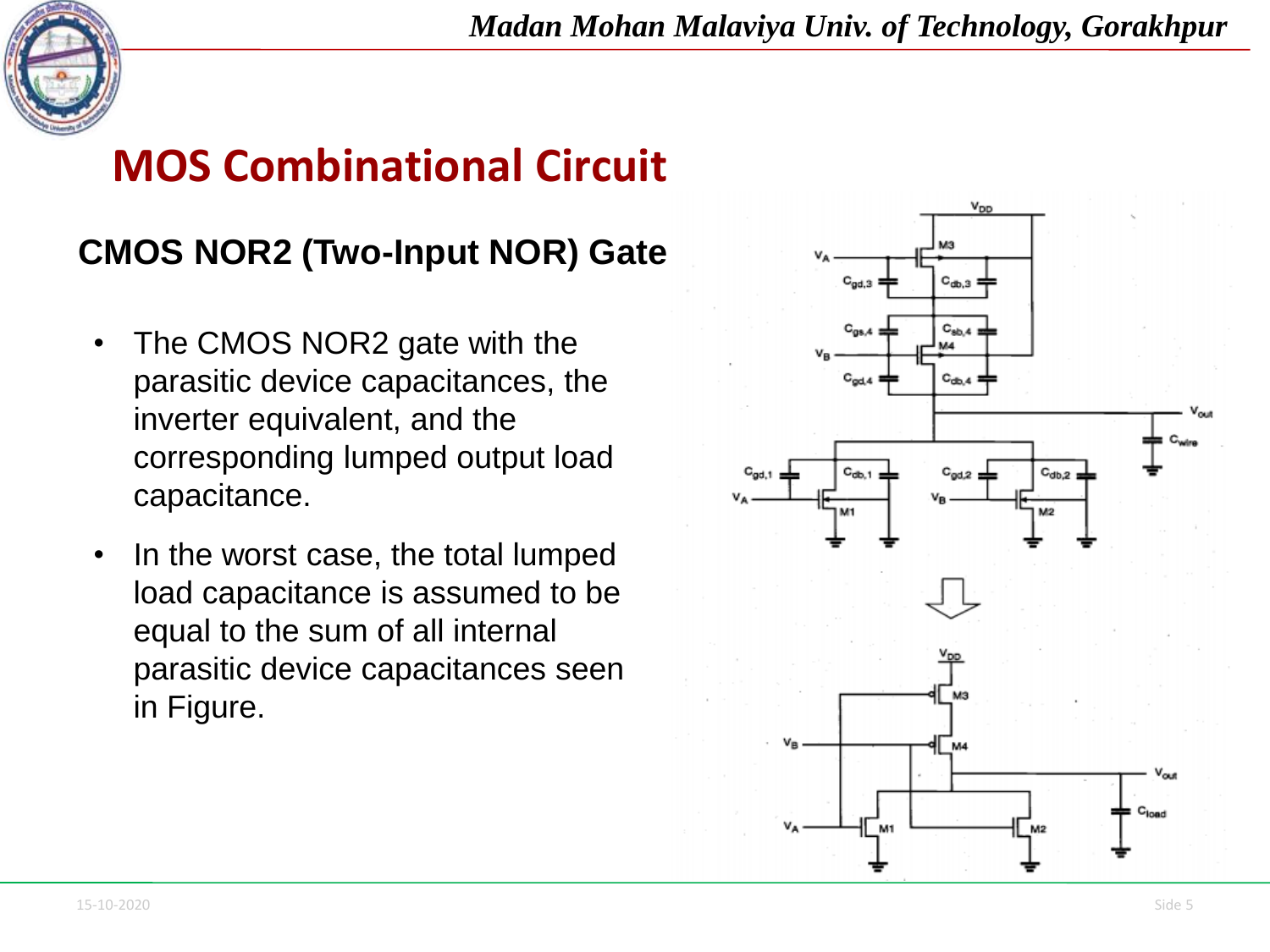

#### **CMOS NAND2 (2-Input NAND) Gate**

- The operating principle of this circuit is the exact dual of the CMOS NOR2 operation examined earlier.
- The n-net consisting of two series-connected NMOS transistors creates a conducting path between the output node and the ground only if both input voltages are logic-high, i.e., are equal to  $V_{\text{OH}}$ .
- In this case, both of the parallel-connected PMOS transistors in the p-net will be off.
- For all other input combinations, either one or both of the PMOS transistors will be turned on, while the n-net is cut-off, thus creating a current path between the output node and the power supply voltage.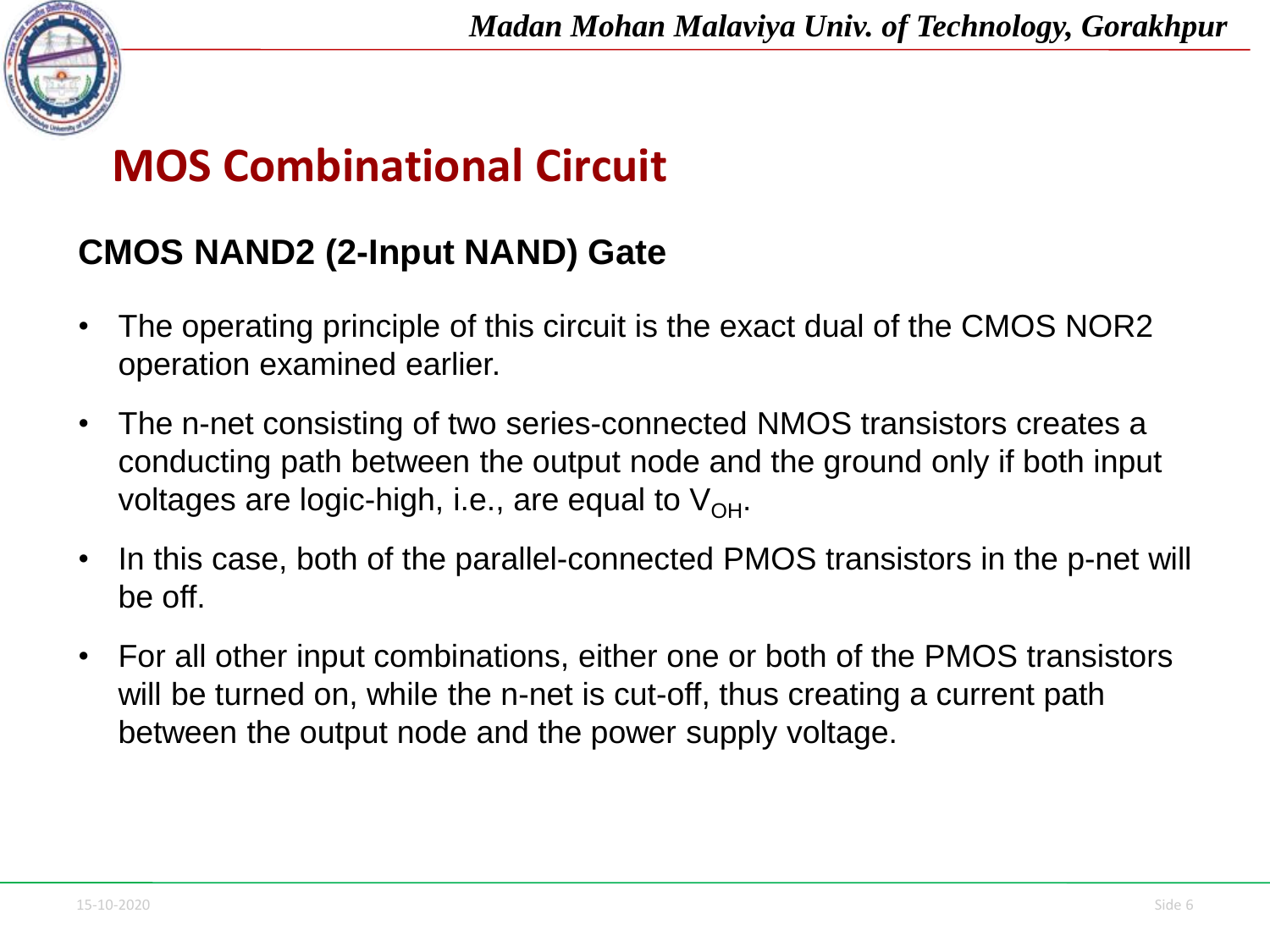

#### **CMOS NAND2 (2-Input NAND) Gate**



• A switching threshold voltage of  $V_{DD}/2$  (for simultaneous switching) is achieved by setting  $V_{T,n} = |V_{T,n}|$ and  $k_n = 4k_p$  in the NAND2.

- Using an analysis similar to the one developed for the NOR2 gate, we can easily calculate the switching threshold for the CMOS NAND2 gate. Again, we will assume that the device sizes in each block are identical, with  $(W/L)_{n,A}=(W/L)_{n,B}$  and  $(W/L)_{P,A} = (W/L)_{D,B}$ .
- The switching threshold for this gate is then found as

$$
V_{th}(\text{NAND2}) = \frac{V_{T,n} + 2\sqrt{\frac{k_p}{k_n}}\left(V_{DD} - \left|V_{T,p}\right|\right)}{1 + 2\sqrt{\frac{k_p}{k_n}}}
$$